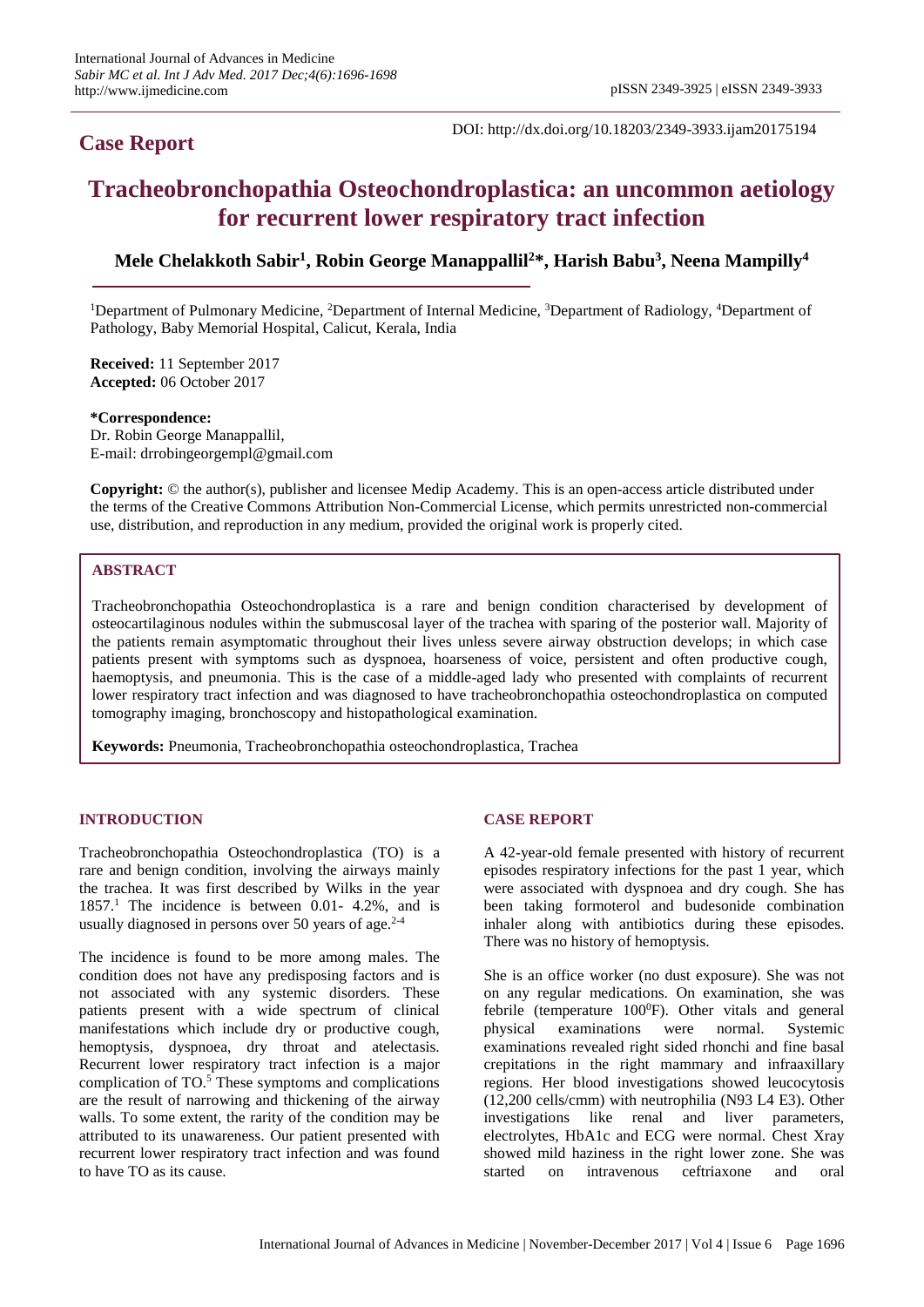clarithromycin. However, she continued to be febrile despite 3 days of antibiotic therapy, with no improvement in total counts. Mantoux test and throat swab for H1N1 were negative.

Her CT thorax showed calcifications in the trachea and hyperinflation of the right middle lobe with narrowing of the right proximal middle lobe bronchus (Figure 1).



**Figure 1: CT Thorax showing tracheal calcifications.**

Bronchoscopic evaluation revealed submucosal nodules protruding into the tracheal airway, giving it a cobble stone appearance; with sparing of the posterior wall; suggestive of TO (Figure 2).



**Figure 2: Bronchoscopic image showing submucosal nodules protruding into the trachea.**

Biopsy was taken and histopathological examination showed submucosal ossification and cartilaginous tissue. Bronchoalveolar lavage culture grew Pseudomonas aeruginosa and her antibiotics were changed to Piperacillin-Tazobactam (as per culture and sensitivity report); following which she improved. Her PFT showed mild obstructive pattern. She was discharged after 7 days of antibiotics in stable condition and advised to continue formoterol and budesonide inhalers.

# **DISCUSSION**

TO is a rare and benign airway disease of unknown aetiology, characterized by multiple submucosal nodules which project into the lumen of airway. These nodules can be ossified and/or cartilaginous.<sup>3</sup> Chest Xray is usually normal and CT thorax may demonstrate multiple submucosal calcified nodules involving the anterior and lateral wall of tracheobronchus with sparing of the posterior wall.<sup>6</sup>

These findings can be confirmed on bronchoscopy, which reveal sessile submucosal nodules protruding into the lumen of trachea and main bronchi, without disturbing the posterior wall.<sup>7</sup> Histopathological examination of the biopsy shows cartilage and ossification in the submucosa, calcification and mucosal squamous metaplasia.5,8 Pulmonary function test findings can vary based on the severity of the condition. The test results may be normal or can show obstructive or restrictive pattern, reduced peak flow and abnormal flow-volume loops.<sup>5</sup> The treatment is usually symptomatic. Modalities like surgical resection, mechanical debulking and laser ablation (with Nd:YAG laser) have been tried for symptomatic relief. Patients have shown positive response to inhaled corticosteroids.5,8

All treatment modalities are aimed at symptomatic management rather than curing of the condition. Endobronchial sarcoidosis, tuberculosis, tracheobronchial calcinosis, bronchial carcinoma, amyloidosis and papilomatosis are some of the differential diagnosis for  $\overline{TO}$ .

## **CONCLUSION**

As mentioned earlier, TO is a rare and benign airway disease. The manifestations may be either asymptomatic or nonspecific respiratory complaints. The condition is usually discovered incidentally and seldom requires any treatment. Therefore, the awareness of TO, as a